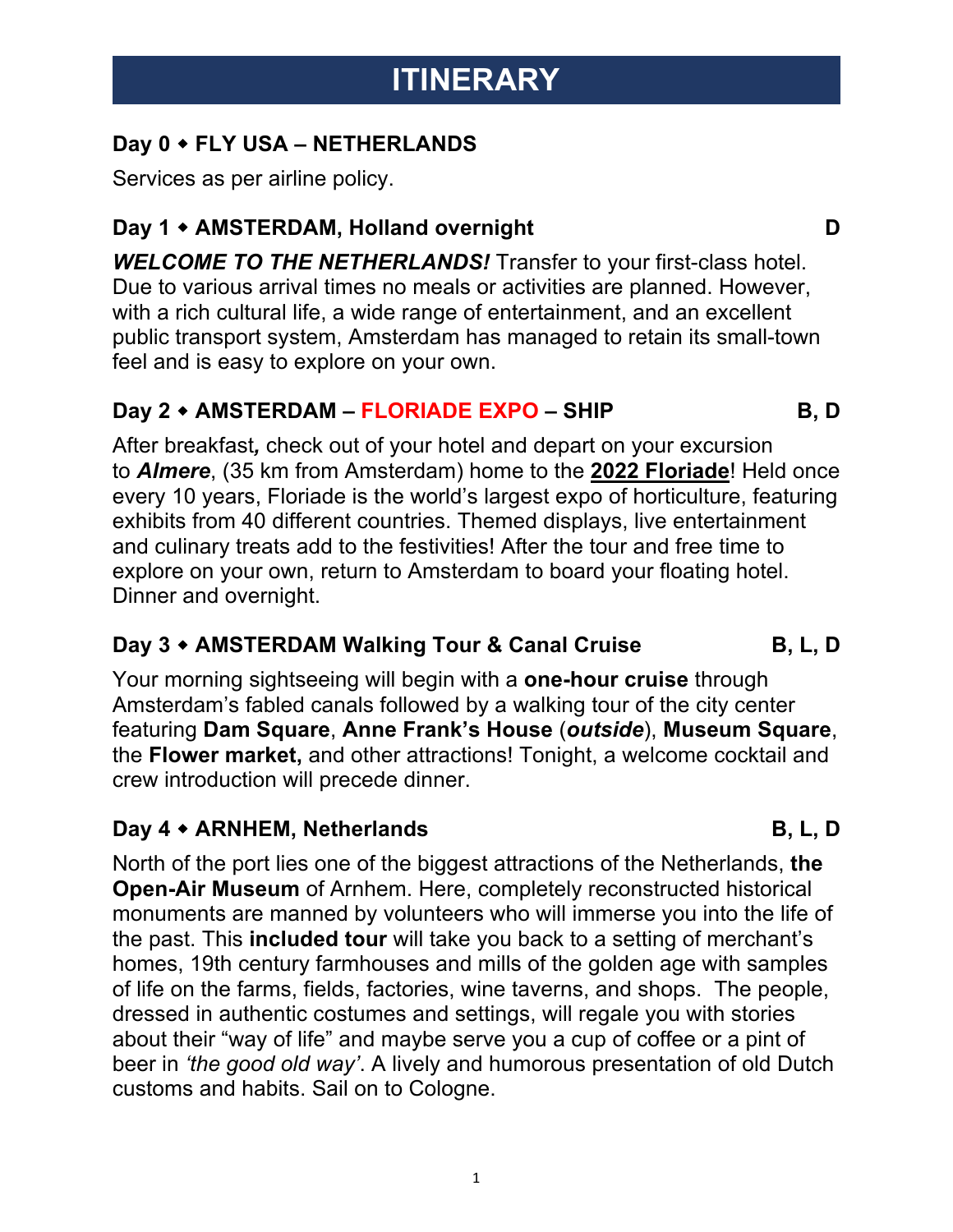## **Day 5**  $\bullet$  **COLOGNE, Germany B, L, D**

*WELCOME TO THE GERMANY!* Your included walking tour of this fabulous city will feature the Hey Market, Festival Halls, Town Hall, Jewish Baths, Old Market, and famous **Dom**, the remarkable Gothic cathedral whose construction began in 1248 and was only completed in 1880! Return to the ship for lunch. The balance of the day is free for optional tours and activities.

#### **Day 6 • KOBLENZ – RUEDESHEIM, Germany B, L, D**

**Koblenz**: Enjoy a delightful morning **walking tour** of the Old Town including St. Castor's Basilica, the Monument of Emperor Wilhelm I and the town's landmark, the "Schängel" Fountain. After dinner on board, you may want to take a leisurely stroll through **Rudesheim** this ancient town of timber houses and cobblestone streets dating from the 1500 hundreds!

### **Day 7 • MANNHEIM, Germany <b>B**, L, D

Located on the confluence of the Rhine and Neckar rivers, and home to Mercedes Benz and many other major corporations, the city is the launching point for our **included excursion** to **Heidelberg,** one of the oldest and most famous university towns of Germany, Heidelberg is also one of the country's most endearing small cities, famous for its historical baroque center, spirited student atmosphere, beautiful riverside setting and ancient bridge crossing the Neckar River. The impressive hilltop castle is home to the largest wine barrel in the world, holding over 220.000 liters of wine! Return to the ship for dinner.

## **Day 8 • STRASBOURG (port of Kehl), Germany B**

*WELCOME TO FRANCE!* Your morning **bus/walking tour** of this UNESCO's World Heritage site will begin with a drive by the Palace de la Republique, Orangerie, EU Parliament, and Cathédrale de Nôtre Dame. This will be followed by a walking tour, offering unique views of halftimbered houses and impressive European institutions. Lunch will be served at a typical French restaurant followed by free time to explore on your own or return to the ship to prepare for the **Captain's Farewell Dinner**!